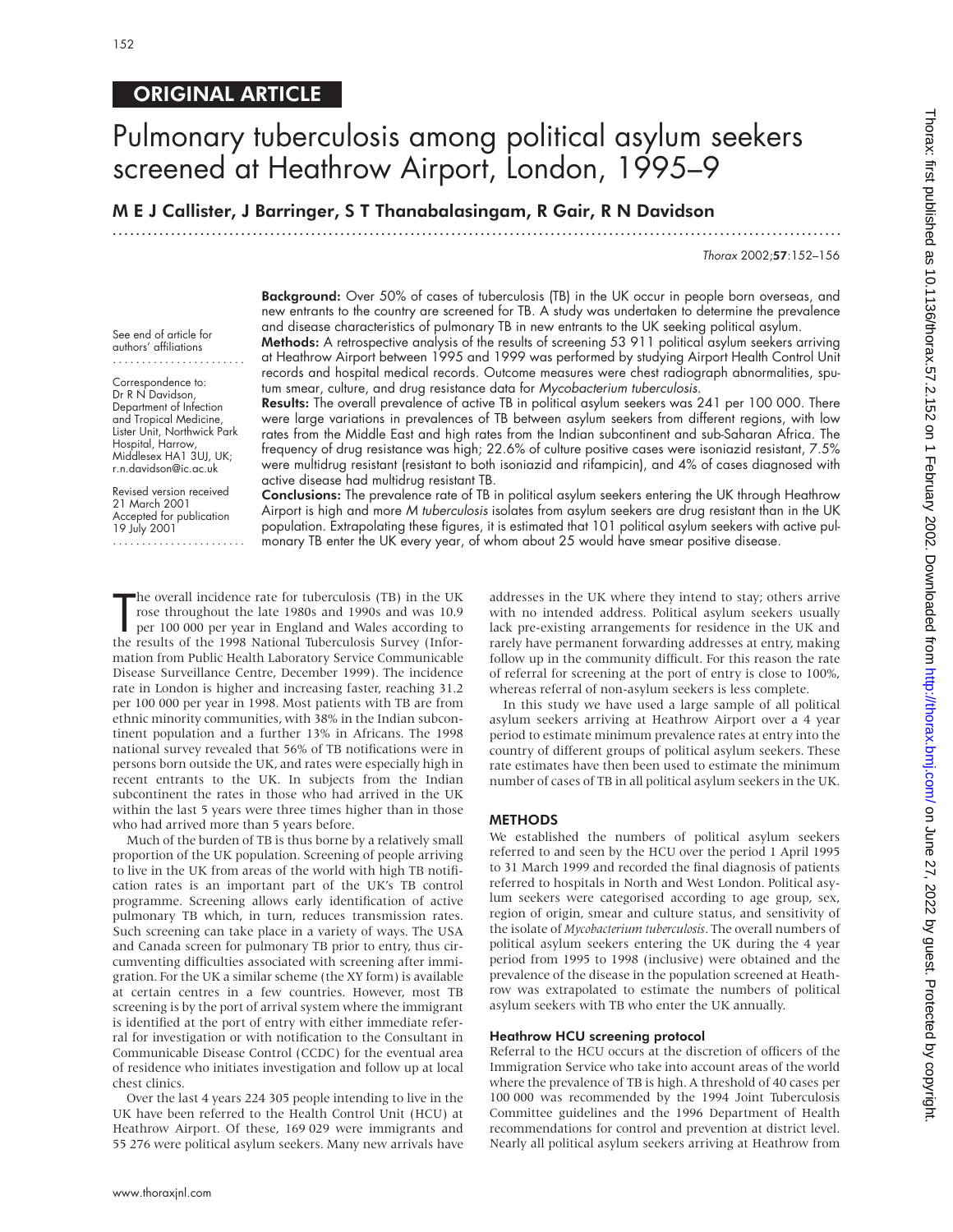

Figure 1 Flow chart showing protocol of tuberculosis screening programme at Heathrow Airport. Numbers refer to number of political asylum seekers between April 1995 and March 1999.

TB endemic areas are therefore referred to the HCU for medical screening by basic clinical examination and a miniature chest radiograph. If the chest radiograph shows possible pulmonary TB, the subject is either transferred by ambulance to hospital for further investigation or allowed to proceed with his/her immigration process with referral to the CCDC for the area of intended residence. This decision is based on the HCU doctor's judgement of the risk of active TB based on clinical assessment and the radiographic appearances, and the reliability of the forwarding address. All the chest radiographs initially passed as normal are subsequently reviewed by a consultant chest physician. If they are found to be abnormal, the CCDC for the area in which the subject resides is informed and local screening arranged.

#### Hospital investigation

The details of the diagnostic work up vary from hospital to hospital. Most patients are referred to the regional infectious diseases unit at Northwick Park Hospital where they undergo a repeat chest radiograph, tuberculin test, and microscopy, culture and sensitivities of sputum samples and up to three samples of gastric lavage. Patients with smear negative sputum and gastric washing samples then have a bronchoscopic examination with auramine and Ziehl-Nielsen staining, and mycobacterial culture and sensitivity of the bronchial lavage samples. Patients are diagnosed with active TB if microbiological samples are smear or culture positive, or if the clinical features and radiological appearances strongly suggest active infection in the absence of positive microbiology.

#### Data collection

Records at the Heathrow HCU covering the period 1 April 1995 to 31 March 1999 were examined to identify all political asylum seekers. The country of origin, age, sex, and chest radiographic result were recorded. Those referred to hospital were identified and their medical case notes were examined to establish the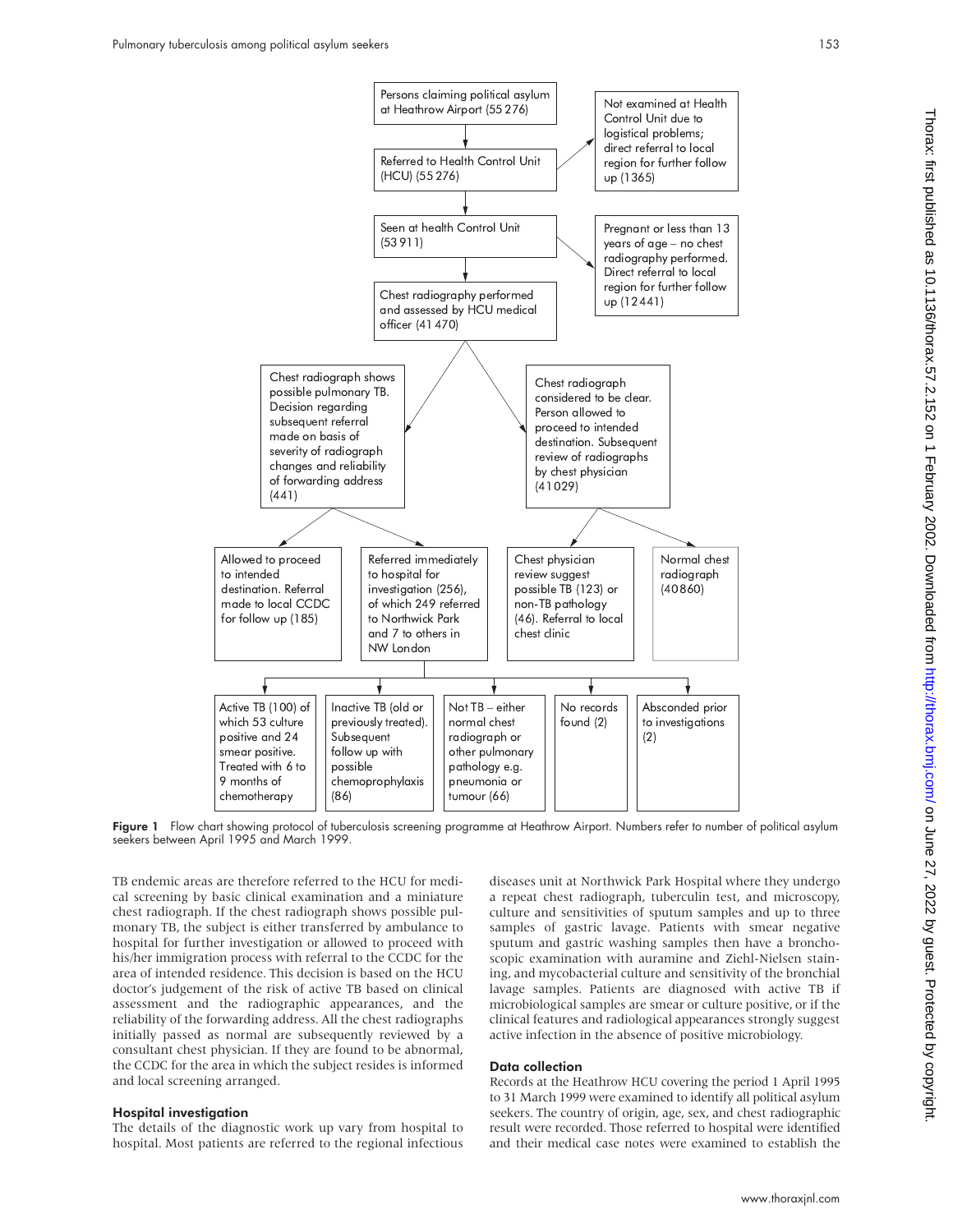Table 1 Numbers of political asylum seekers with active, culture +ve, smear +ve, and drug resistant TB by region of  $\overline{O}$ 

| Country               | No screened | <b>Active TB</b> | Prevalence* | 95% CI       | Culture $+ve$  | $S$ mear $+ve$ | <b>INH resistant MDR-TB</b> |          |
|-----------------------|-------------|------------------|-------------|--------------|----------------|----------------|-----------------------------|----------|
| Afghanistan           | 3096        | 11               | 355         | 177 to 634   | 4              | $\Omega$       | 1(0)                        | $\Omega$ |
| <b>Balkans</b>        | 2295        |                  | 174         | 47 to 445    | 2              |                |                             |          |
| Bangladesh            | 533         |                  | $\Omega$    | 0 to 689     | $\Omega$       |                |                             |          |
| Central Africa        | 885         |                  | 565         | 183 to 1313  | $\Omega$       |                |                             | 0        |
| East Africa           | 3042        | 9                | 296         | 135 to 560   | 8              | 6              | 1 (1)                       | $\Omega$ |
| Eastern Europe        | 7490        | 14               | 187         | 102 to 313   | 10             |                | 2(1)                        | 1(1)     |
| Far East (incl China) | 1529        | 3                | 196         | 40 to 572    | 3              |                | 1 (1)                       | 1(1)     |
| India                 | 1060        | 5                | 472         | 153 to 1097  | ◢              |                | $\Omega$                    | $\Omega$ |
| Middle East (Cy & Tu) | 6304        |                  | 32          | 3 to 114     |                |                | 1(1)                        | 1(1)     |
| North Africa          | 750         |                  | $\Omega$    | $0$ to $490$ | O              |                | 0                           | 0        |
| North East Africa     | 1052        |                  | 380         | 103 to 970   | $\overline{2}$ |                | (0)                         | $\Omega$ |
| Pakistan              | 2088        |                  | 239         | 77 to 558    | $\mathcal{P}$  |                | (0)                         | $\Omega$ |
| South America         | 3779        |                  | 106         | 28 to 270    |                |                | 0                           | $\Omega$ |
| Somalia               | 2101        | 22               | 1047        | 657 to 1581  | 9              |                | 4(2)                        | 1(1)     |
| Southern Africa       | 406         | $\Omega$         | $\Omega$    | 0 to 904     | $\Omega$       |                |                             | 0        |
| Sri Lanka             | 2806        | 6                | 214         | 78 to 464    | 4              |                |                             | $\Omega$ |
| <b>West Africa</b>    | 2254        | 6                | 266         | 97 to 578    | 4              |                |                             | $\Omega$ |
| <b>TOTAL</b>          | 41470       | 100              | 241         | 196 to 293   | 53             | 24             | 12 (6)                      | 4(4)     |

eventual diagnosis, their smear and culture status, and the drug susceptibility of the cultured *M tuberculosis*. The Research, Development and Statistics Directorate of the Home Office provided numbers according to country of origin of political asylum seekers entering the UK from 1 January 1995 to 31 December 1998.

#### RESULTS

Figure 1 shows the decision tree used. A total of 55 276 political asylum seekers were referred to the Heathrow HCU during the 4 year study period. Logistical problems prevented 1365 from being examined at the HCU, and follow up in the community was arranged. Of the 53 911 seen in the HCU, 696 were pregnant and 11 745 were below the age of 13. These 12 441 asylum seekers did not undergo radiographic examination and were referred to CCDCs for further follow up. A total of 41 470 political asylum seekers therefore received a screening chest radiograph. Most were men (M:F 26 840:14 640) and most were young adults (28 412 aged 13–30, 11 416 aged 31–50, 1642 aged over 51 years). Of the radiographs performed, 441 were considered to be suggestive of pulmonary TB; the remaining 41 029 radiographs were subsequently reviewed by a consultant chest physician and 123 of these were thought to show possible TB. Contact was then made with the appropriate chest clinic via the CCDC to ensure subsequent follow up.

Of the 441 patients with abnormal chest radiographs, 256 were judged to need immediate hospital assessment and 249 of these (97%) were referred to Northwick Park Hospital. The other seven were referred to other infectious diseases units in North and West London. No records could be found for two patients referred from the HCU, and a further two patients absconded before investigations were completed. Review of the medical case notes of the 252 evaluable patients investigated in hospital revealed a diagnosis of active TB in 100 patients (40%), all of whom were treated with antituberculous chemotherapy for 6–9 months (table 1). *M tuberculosis* was cultured from 53 of these 100 patients and 24 were smear positive. Twelve (22.6%) of the 53 patients who were culture positive had *M tuberculosis* resistant to isoniazid, of which four isolates (7.5%) were multidrug resistant TB (MDR-TB), defined as resistance to both isoniazid and rifampicin. The cases of MDR-TB were from Cambodia, Iraq, Lithuania and Somalia, and all four cases were smear positive. One patient had *M tuberculosis* resistant to streptomycin alone. Eighty six of the 252 patients (34%) were diagnosed as having inactive or

previously treated TB and were offered chemoprophylaxis where appropriate. Sixty six of the patients (26%) were found not to have TB at all; the repeat chest radiograph was normal or showed other pulmonary pathology such as bacterial pneumonia or tumour.

The prevalence rate of active TB in the political asylum seekers screened at the HCU was 241 per 100 000 for those who received chest radiograph screening (95% CI 196 to 293). Of the 100 patients with active TB, 79 were male and 21 were female equating to prevalence rates of 294 per 100 000 males screened (95% CI 236 to 367) and 144 per 100 000 females screened (95% CI 94 to 219). Analysis by age showed that 65 of the 100 patients were aged 13–30 years, 27 were aged 31–50

|                  | <b>Table 2</b> Estimated cases of active and smear |
|------------------|----------------------------------------------------|
|                  | positive pulmonary TB in political asylum seekers  |
|                  | entering UK from 1995 to 1999 extrapolated from    |
| Heathrow figures |                                                    |
|                  |                                                    |

| Country                  | UK total asylum<br>seekers* | Estimated<br>pulmonary<br>TB‡ | Estimated<br>smear<br>$+ve†$ |
|--------------------------|-----------------------------|-------------------------------|------------------------------|
| Afghanistan              | 4735                        | 16.8                          | $\Omega$                     |
| <b>Balkans</b>           | 12645                       | 22                            | 5.6                          |
| Bangladesh               | No separate<br>figure       | $\Omega$                      | 0                            |
| Central Africa           | 4250                        | 24                            | O                            |
| East Africa              | 6995                        | 20.7                          | 13.8                         |
| Eastern Europe           | 16190                       | 30.3                          | 6.5                          |
| Far East (incl China)    | 5480                        | 10.7                          | 3.6                          |
| India                    | 7790                        | 36.8                          | 22                           |
| Middle East (Cy &<br>Tu) | 9570                        | 3.1                           | 1.5                          |
| North Africa             | 4555                        | $\Omega$                      | 0                            |
| North East Africa        | 2385                        | 9.1                           | 2.3                          |
| Pakistan                 | 8420                        | 20.1                          | 4                            |
| South America            | 5455                        | 5.8                           | $\Omega$                     |
| Somalia                  | 12660                       | 132.6                         | 24.1                         |
| Southern Africa          | No separate<br>tigure       | $\Omega$                      | $\Omega$                     |
| Sri Lanka                | 8745                        | 18.7                          | 6.2                          |
| <b>West Africa</b>       | 20630                       | 54.9                          | 9.1                          |
| Total                    | 1521201                     | 405.6                         | 98.7                         |

\*Total number of persons claiming political asylum in UK 1995–8 (data provided by Home Office). †Some asylum seekers are specified by continent rather than country of origin, so the total exceeds the sum of country totals. ‡Estimated TB and smear positive disease calculated using regional prevalences from Heathrow screening data (table 1). Cy=Cyprus; Tu=Turkey.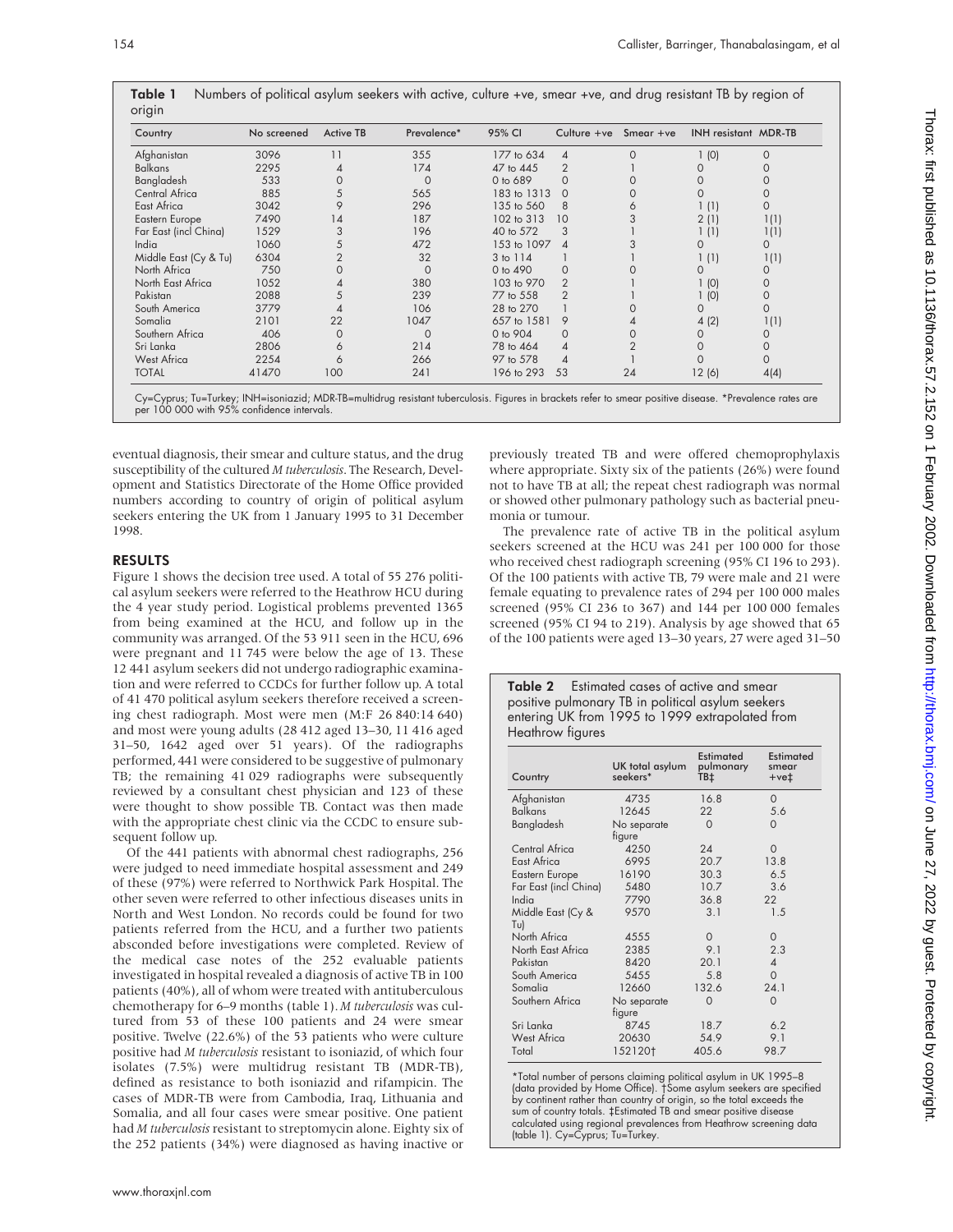| Country                  | Year    | Population     | Design        | Population<br>numbers | No screened | No active<br>cases | Prevalence per<br>100000 |
|--------------------------|---------|----------------|---------------|-----------------------|-------------|--------------------|--------------------------|
| Switzerland <sup>4</sup> | 1988-90 | Immigrants     | Prospective   | 4512                  | 2469        | 55                 | 2228                     |
| UK <sup>5</sup>          | 1992    | Immigrants     | Retrospective | 36000*                | 20000*      | $20*$              | $100*$                   |
| Germany <sup>3</sup>     | 1992-4  | Asylum seekers | Prospective   | 4058                  | 4058        | 48                 | 1183                     |
| Belgium <sup>2</sup>     | 1993    | Asylum seekers | Prospective   | 8293                  | 4794        | 19                 | 396                      |
| UK (this study)          | 1995-9  | Asylum seekers | Retrospective | 55276                 | 41470       | 100                | 241                      |

years, and eight were aged over 50 years. Calculated prevalence rates for these three age groups were 229 (95% CI 180 to 291), 237 (95% CI 163 to 344), and 487 (95% CI 247 to 958) per 100 000, respectively.

For the subsequent analysis we considered all four years and looked at rates of TB among the political asylum seekers who underwent radiographic examination. Geographical areas and countries showed variations in the prevalence of active disease (tables 1 and 2). Prevalence rates per 100 000 cases of active TB were lower among asylum seekers from Eastern Europe (187), the Balkans (174), and the Middle East (32). The highest prevalence rates per 100 000 were in political asylum seekers from Somalia (1047), Central Africa (565), India (472), and Afghanistan (355). During the period of the study the Home Office statistics that most closely corresponded to our study period (1 January 1995 to 31 December 1998), showed that 152 120 people claimed political asylum in the UK. We used the prevalence in each region of our screened population, extrapolated to all political asylum seekers in the UK as a whole, to estimate that 406 (95% CI 313 to 496) political asylum seekers entering the country during the 4 year study period would have been predicted to have active pulmonary TB, of whom 99 (95% CI 54 to 142) would have smear positive disease (table 2).

#### **DISCUSSION**

This study is the first to estimate prevalence rates of TB in political asylum seekers arriving in the UK and is based on a large sample of over 41 000 subjects. Because we only have outcomes for the 252 cases referred directly from Heathrow HCU to hospital, our data almost certainly underestimate the prevalence of TB in this group. We have no information about the 117 asylum seekers who were allowed to proceed to their destination with local follow up or the 123 abnormal chest radiographs that were picked up on subsequent review. It is likely that at least some of the political asylum seekers who were not referred to hospital had active TB, though their chest radiograph abnormalities would have been less convincing than those referred directly to hospital. In addition, some might have had extrathoracic TB. We have no data on this but, according to the national tuberculosis survey conducted by the PHLS in 1998, 38% of TB in the UK is extrapulmonary and is thus not detectable by radiographic screening.

Of the 100 patients with active disease, 53% were culture positive which closely matches the results of the 1998 national survey in which 54% of patients with active TB had positive culture results. However, the incidence of drug resistant disease is far higher than in the 1998 national survey in which 4.9% of culture positive cases were resistant to isoniazid and 0.8% were MDR-TB compared with 22.6% and 7.5%, respectively, in our survey. Compared with the UK in 1998, there was a significantly higher risk of an asylum seeker being resistant to isoniazid than an indigenous case (relative risk 4.6, 95% CI 3.0 to 5.9). Political asylum seekers were also significantly more likely to have MDR-TB (relative risk 4.0, 95% CI 1.25 to 8.75).

Despite the relatively high prevalence rates in political asylum seekers arriving at Heathrow Airport compared with average rates for the UK, the actual number of cases detected only represents a small proportion of annually notified cases (less than 0.5%). Furthermore, while the rates of MDR-TB were almost 10 times higher than in the UK population, only one case of MDR-TB was detected per year of the study period.

One important finding of our study was the difference between the prevalence of active disease in asylum seekers from various geographical regions. Those from the Middle East (an area of the world considered by the WHO to have a high prevalence of TB) had a prevalence of TB of 32 per 100 000 which is similar to the annual notification rate for London as a whole (31.2 per 100 000) and considerably lower than that for certain London boroughs such as Newham, Brent, and Tower Hamlets (79, 77, and 77 per 100 000, respectively).<sup>1</sup> By contrast, political asylum seekers from sub-Saharan Africa had very high rates of active TB with those from Somalia having the highest prevalence rate (1047 per 100 000).

Assuming that the political asylum seekers presenting to Heathrow are representative of asylum seekers nationwide, we calculated that there would have been 406 cases of active TB in asylum seekers nationally over the 4 year study period of which 99 would have been smear positive. However, there are weaknesses in these assumptions. Some asylum seekers claim political asylum only after they have been resident in the UK for some time, and they may differ in social and economic characteristics from the group claiming asylum at entry. Our data also showed variations in the prevalence of TB among different age and sex groups, and the data provided by the Home Office did not include details of age and sex.

Only two previous reports have specifically studied TB among political asylum seekers. Van den Brande *et al*<sup>2</sup> screened asylum seekers on a voluntary basis at the Central Transit Centre in Brussels during 1993 and calculated a prevalence of 396 cases of active disease per 100 000 subjects screened with chest radiographs. However, there was a high drop out rate during this voluntary programme, and the authors advised that screening of political asylum seekers entering Belgium should be mandatory and that follow up of the screened cases should be regulated. Kesseler *et al*<sup>3</sup> performed a similar voluntary screening project study in North Rhine, Westphalia between 1992 and 1994. They performed chest radiographs on 4058 political asylum seekers and found 48 cases of active tuberculosis (prevalence rate 1183 per 100 000). They too recommended compulsory chest radiographs shortly after arrival with subsequent regulated treatment or prophylaxis programmes.

A number of other studies have looked at the prevalence of pulmonary TB in persons newly arrived in Europe and North America (table 3). Bonvin *et al*<sup>4</sup> studied 4512 immigrants to Switzerland between 1988 and 1990. Of 2469 who underwent chest radiography, 238 had a radiograph suggestive of TB and, after investigation, 55 were considered to have active TB (2228 per 100 000 for the population screened).

Two studies in the UK<sup>5</sup> <sup>6</sup> have examined screening of immigrants, not specifically political asylum seekers, using the port of arrival system. Hardie and Wilson<sup>5</sup> estimated that only 36 000 (26%) of the 140 000 immigrants arriving in the UK